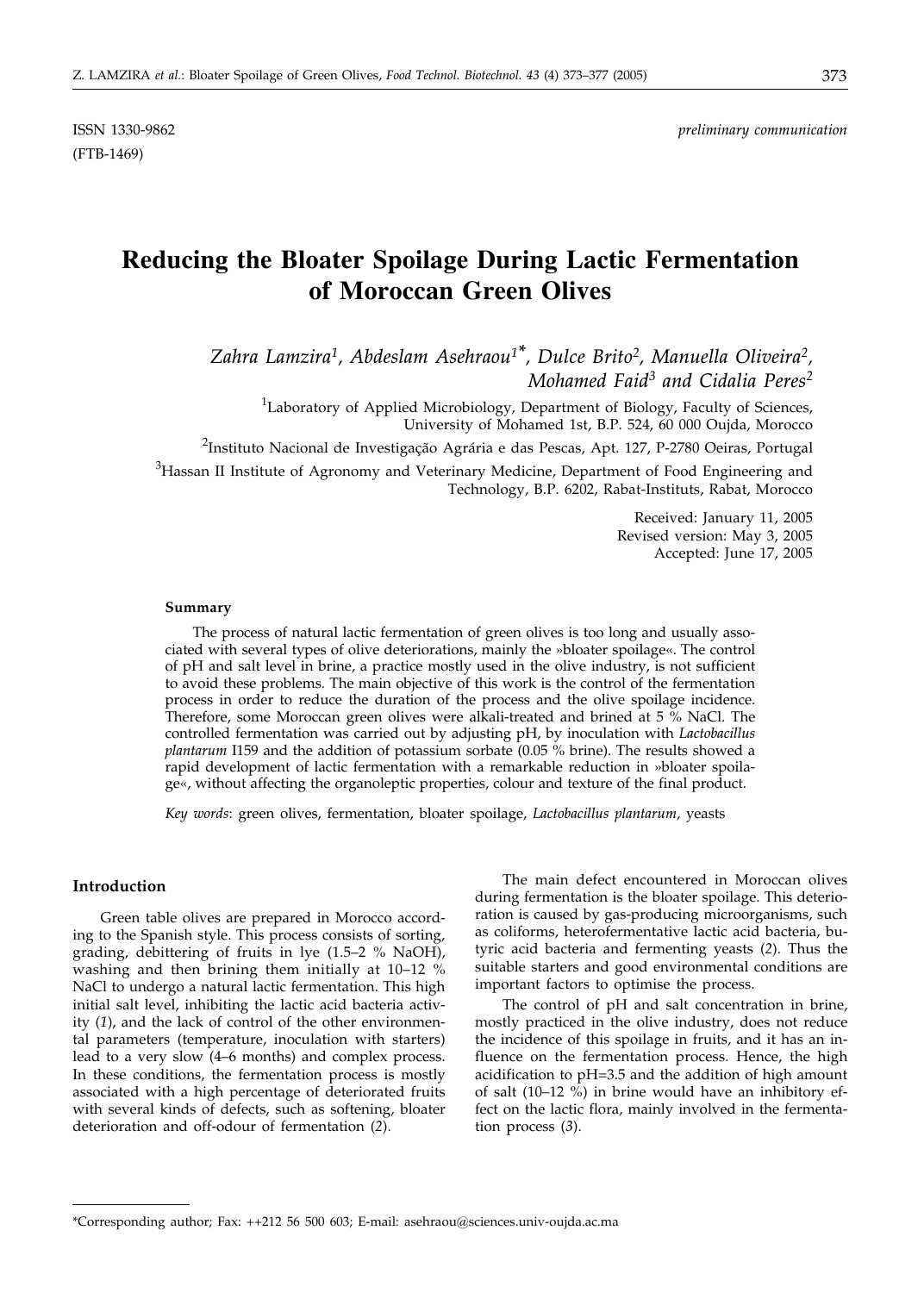Acidification and salt control of brine can inhibit the coliforms, the heterofermentative lactic acid bacteria and the butyric acid bacteria (*2*). However, the yeast population highly involved in the olive bloater spoilage (*4*) and tolerating high salt levels and low pH cannot be controlled by these two factors. The use of antimicrobial compounds is necessary.

The essential oils of a seasoning plant showed a significant inhibitory effect of the yeast population in fermented green olives during storage, but with a high taste of garlic in the final product (*5*). The use of sorbates showed an important reduction of the yeast population in brines, with lower inhibitory effect on the lactic flora (*6*–*8*).

The improvement of the fermentation process depends on the optimisation of the main factors influencing the desirable action of the starters in olive brines, such as the brine strength, pH, sugar concentration, temperature, starter composition and the olive cultivar.

*Lactobacillus plantarum* is the most used species of lactic acid bacteria in controlled fermentation of green olives (*2*,*9*), because of its homofermentative metabolism and high acidification capacity. It enhances the speed of the process, but without affecting the yeast population involved in various defects, mainly the bloaters.

The aim of this work is to find the best combination of fixed process parameters involved in the lactic fermentation process of the olives in order to reduce the duration of the process and the olive spoilage level.

### **Materials and Methods**

#### *Preparation of olives*

Green olives of the Moroccan »Picholine« cv. were harvested from the olive orchards in the Oujda area. The injured fruits were removed and the rest was treated by immersion in a 2 % NaOH solution for 6 h and then washed twice in tap water, for 3 h for the first time and for 14 h for the second time.

# *Experimental design*

The olives, debittered and washed, were then brined in one-litre bottles 600 g olives/400 mL of brine (5 % NaCl). This initial salt concentration was not kept constant during the fermentation process. By the osmosis phenomenon between fruits and brine, this concentration was reduced until the equilibrium was obtained, around 2 to 3 %. Except for the control, the other trials were acidified to pH=4 by lactic acid (0.1 %). After brining for two days, the trials were treated as follows: (*i*) trial 1 (E1): control (spontaneous fermentation); (*ii*) trial 2 (E2): acidified to pH=4; (*iii*) trial 3 (E3): acidified to pH=4 and inoculated with *L. plantarum* I159; (*iv*) trial 4 (E4): acidified to pH=4, inoculated with *L. plantarum* I159 and supplemented with potassium sorbate (0.05 % of brine).

Trials, made in duplicate, were incubated at 30 °C during fermentation.

#### *Starter preparation*

The strain of *L. plantarum* I159, used for the inoculation of the olives, had been isolated from natural lactic fermentation of Moroccan green olives. The inoculation was carried out with an overnight culture in MRS broth containing 5 % NaCl.

# *Physicochemical analyses*

All the analyses were made in brine solutions. A pH meter type Crison pH 2000 was used to determine the pH values. The reducing sugar contents were determined with the Nelson-Somogyi method, using copper and arsenomolybdate reagents (*10*,*11*). This method is based on the reduction of copper by sugars. The absorbance of the blue colour developed, measured at 520 nm, is proportional to the glucose taken.

#### *Microbiological analyses*

From serial decimal dilutions, made with brine and sterile physiological water, each microbial group was inoculated, using pour plate method, in its specific medium. The Gram-negative bacteria, lactic acid bacteria, and yeasts and moulds were determined respectively on deoxycholate lactose agar (Biokar, France), de Man Rogosa Sharpe (MRS; Merck, Germany) containing pimaricin at 0.02 %, and potato dextrose agar (PDA; Biokar, France) acidified with lactic acid to pH=3.5. The Gram- -negative bacteria were counted after 2 days of incubation at 30 °C. The lactic acid bacteria were counted after 3 days of incubation at 30 °C. The yeasts and moulds were counted after 3 to 4 days of incubation at 30 °C.

# *Spoilage formation evaluation*

At the end of the fermentation process, all the fruits of each trial were sorted by hand and analysed visually to evaluate the levels of deteriorations (in percentage) in terms of colour and texture.

# **Results**

The control (E1), without acidification nor inoculation, showed a drop of pH from 6.61 to 4.5 at the end of the fermentation process (42nd day), whereas the other trials (E2, E3 and E4), acidified to pH=4, showed a slight pH increase at the beginning of the process (during the first 7 days) to pH=(5.29–5.42), and a decrease followed by stabilisation at approximately pH=5 (Fig. 1).

At the beginning, reducing sugars showed a progressive increase in the brines of all trials, followed by a



**Fig 1.** pH changes during lactic fermentation of green olives (E1: control, E2: pH=4, E3: pH=4 + *L. plantarum*, and E4: pH=4 + *L. plantarum* + sorbate)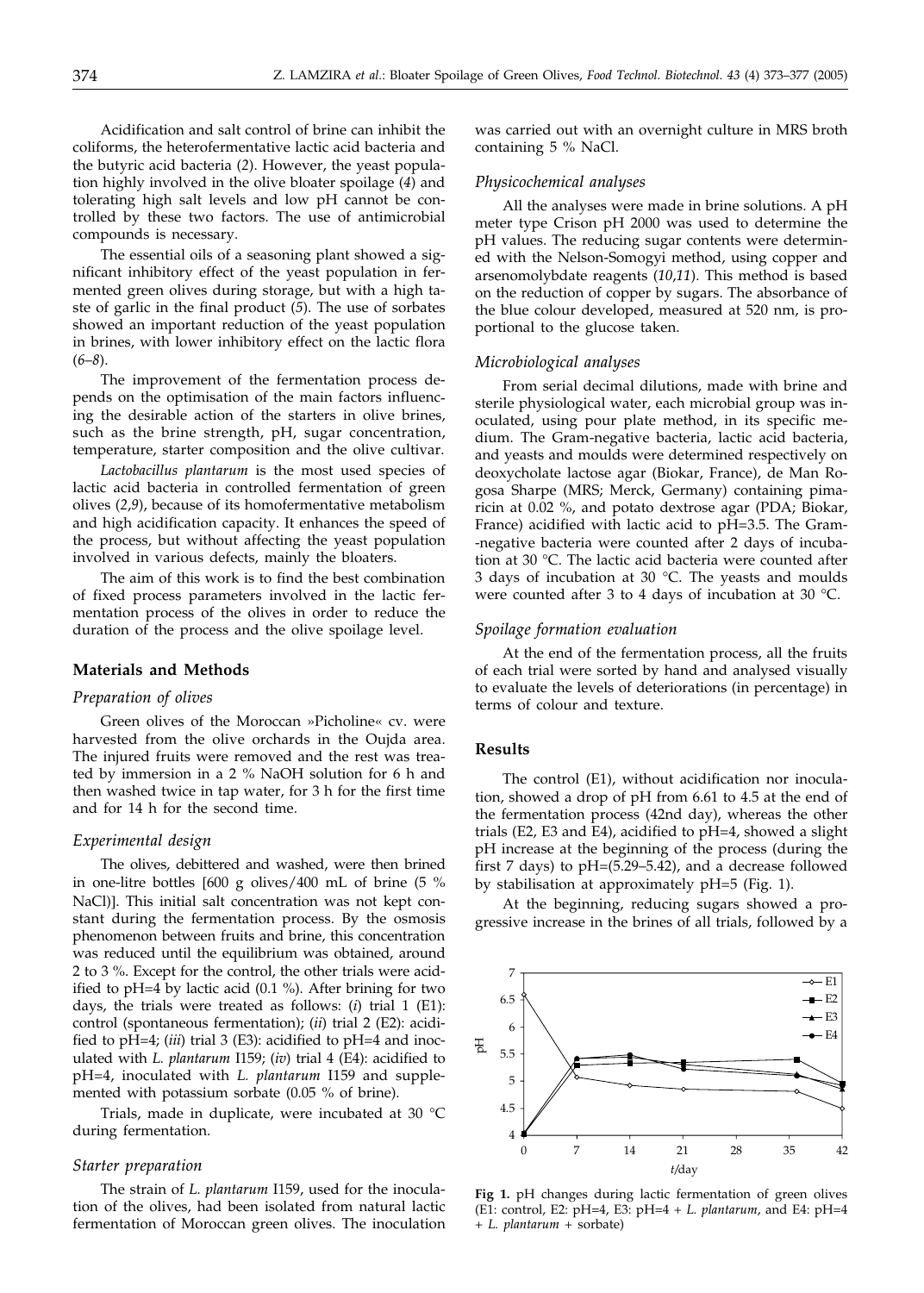reduction as a result of their consumption by microorganisms (Fig. 2). The acidified trials (E2, E3 and E4) showed a significant difference in the brine sugar contents and sugar concentration, which were approximately 1 g/L higher than in the non-acidified assay (E1: control).



**Fig 2.** Contents of reducing sugars during lactic fermentation of green olives (E1: control, E2: pH=4, E3: pH=4 + *L. plantarum*, and E4: pH=4 + *L. plantarum* + sorbate)

A Gram-negative bacteria population can be observed between 103 and 104 CFU/mL in the trials E1, E2 and E3 during the fermentation (Fig. 3). However, the acidified and inoculated trials containing potassium sorbate (E4) showed a high reduction of this microbiota to the undetectable level (<10 CFU/mL) at the 3rd week, probably due to the effect of potassium sorbate and the acidic conditions (*12*).



**Fig 3.** Gram-negative bacteria population changes during lactic fermentation of green olives (E1: control, E2: pH=4, E3: pH=4 + *L. plantarum*, and E4: pH=4 + *L. plantarum* + sorbate)

The trials inoculated with *L. plantarum* (E3 and E4) presented a lactic population of 2–3·104 CFU/mL at the begining of the process, where a slight decrease was followed by a slow development reaching 106 CFU/mL during 42 days (Fig. 4), whereas the non-inoculated trials (E1 and E2) indicate the presence of a natural lactic flora varying from 50–80 to  $10^4$ – $10^5$  CFU/mL at the end of the fermentation process.

In the absence of potassium sorbate (E1, E2 and E3), the population of yeasts and moulds showed an important development from  $1.5-6.10^3$  to  $2-5.7.10^6$  CFU/mL at the end of the process (Fig. 5). However, in the presence



**Fig 4.** Lactic acid bacteria population changes during lactic fermentation of green olives (E1: control, E2: pH=4, E3: pH=4 + *L. plantarum*, and E4: pH=4 + *L. plantarum* + sorbate)



**Fig 5.** Population changes of yeasts and moulds during lactic fermentation of green olives (E1: control, E2: pH=4, E3: pH=4 + *L. plantarum*, and E4: pH=4 + *L. plantarum* + sorbate)

of potassium sorbate (E4) a high decrease of this population can be noticed from  $3.10^3$  CFU/mL to the undetectable level (<10 CFU/mL) at the second week.

After 42 days of fermentation, the main types of spoilage identified in fruits are the »bloater spoilage« and the »lactic spot«. The bloater spoilage is identified as a gas pocket or a crack on the flesh. The lactic spot is identified as a white spot on the olive flesh, due to the development of microbial colonies in stoma apertures. The non-deteriorated fruits showed good organoleptic properties in terms of colour and texture.

The most important defect found in the olives concerns the bloater spoilage. The control (E1), having undergone natural fermentation, showed the highest level of spoiled fruits, 65.17 % (Table 1). The acidification to pH=4 (trial E2) reduced the Gram-negative and heterofermentative lactic populations, and consequently the bloaters caused by these microorganisms. Hence, the bloater spoilage level was reduced to 22.8 %. The acidification to pH=4 and the inoculation with *L. plantarum* I159 (trial E3) were more effective, so the level of the olives affected by bloater spoilage decreased to 15.88 %. The combination of the acidification, the inoculation with *L. plantarum* I159 and the addition of potassium sorbate 0.05 % (trial E4), inhibiting highly the yeast population, reduced drastically the incidence of the bloaters in olives to 3.68 %.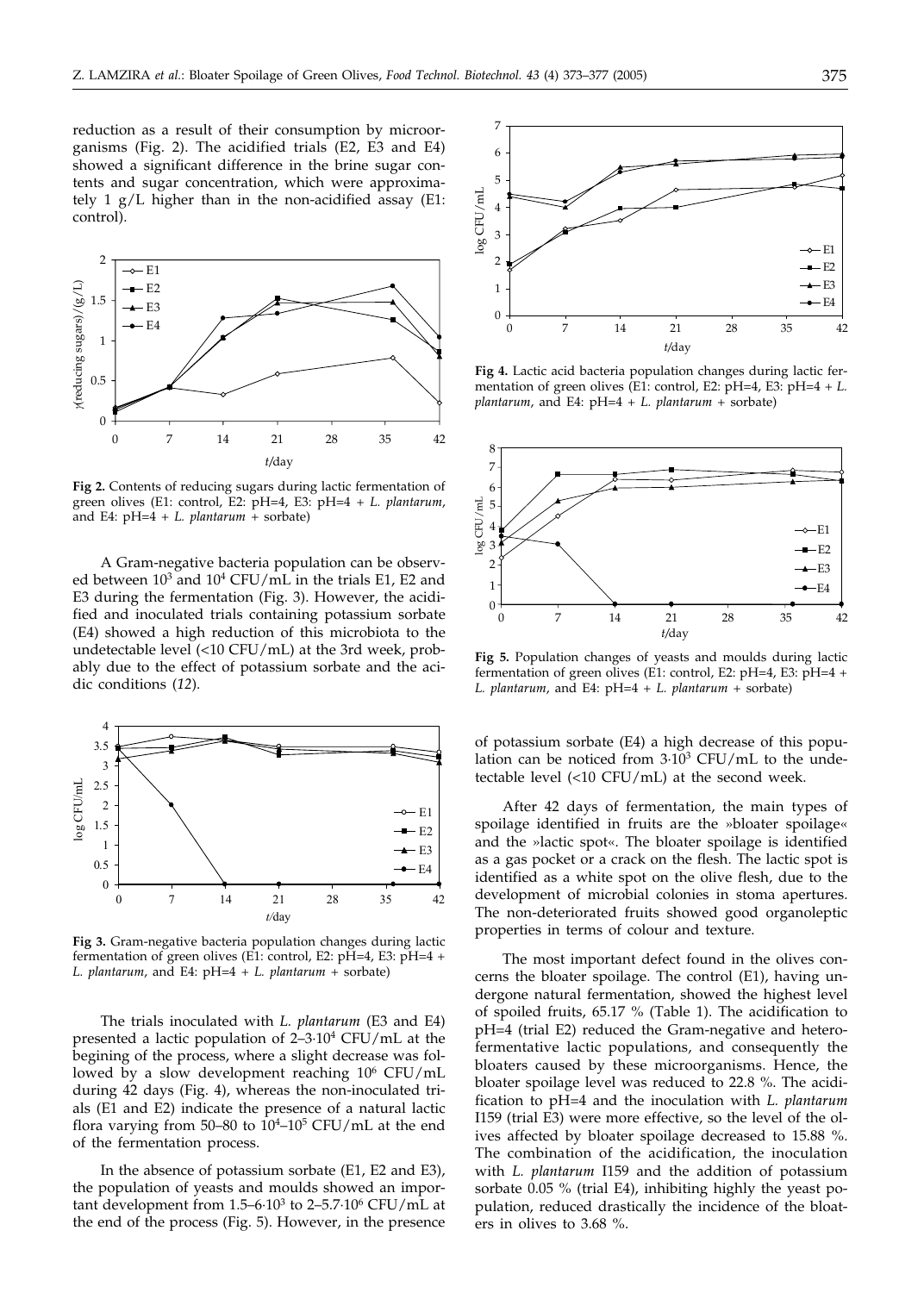Table 1. Spoilage evaluation of the olives at the end of the lactic fermentation process (E1: control, E2: pH=4, E3: pH=4 + *L. plantarum* I159, and E4: pH=4 + *L. plantarum* I159 + potassium sorbate 0.05 % mass per volume ratio)

|                | Bloater spoilage/% |            |            |      | Lactic spot/ $%$       |                                                 |                   |               |
|----------------|--------------------|------------|------------|------|------------------------|-------------------------------------------------|-------------------|---------------|
|                |                    |            |            |      |                        | Trials Assay 1 Assay 2 m s.d. Assay 1 Assay 2 m |                   | s.d.          |
| E1             | 64.34              | 66         |            |      | 65.17 0.83 10.66 11.74 |                                                 | $11.2 \quad 0.54$ |               |
| E2             | 22.26              | 23.34 22.8 |            | 0.54 | 0.7                    | 0.94                                            |                   | $0.82$ $0.12$ |
| E <sub>3</sub> | 15.53              | 16.23      | 15.88 0.35 |      | 16.08                  | 17.52 16.8                                      |                   | 0.72          |
| E4             | 3.26               | 4.1        |            |      |                        | 3.68 0.42 16.46 17.74 17.1                      |                   | 0.64          |

m: mean, s.d.: standard deviation

#### **Discussion**

Bloater spoilage is the main defect attacking the olives during fermentation and storage. The control of brine salt concentration and pH, practices widely used in the Moroccan table olive industry, are not sufficient to avoid or reduce the incidence of this defect (*4*). The control of other factors, such as the use of starters and antimicrobial compounds as well as the control of temperature, is necessary.

The pH levels found proved the development of lactic fermentation process in the assays, but with a slow rate. Hence, the debittering and washing operations cause a high degradation and elimination of bacterial nutrients and cells (*13*)**.** Furthermore, slow acidification level observed in the acidified trials, compared to the control, is probably due to the residual sodium hydroxide in the olives, the lactic acid consumption by the yeast, and the inhibitory effect of the stressing factors on the growth and biochemical activity of lactic acid bacteria, including acidic pH and sorbate. The control of the incubation temperature (30 °C) improves the growth and the acidification rates of this microbiota. In fact, lactic acid bacteria are not acidophilic, but they support high acidities.

With natural lactic population of the inoculated trials (E3 and E4), the starter of *L. plantarum* I159 enhanced the dominance of the lactic microflora over the other groups of microorganisms, leading to a better development of the lactic fermentation process and good quality results in table olives, particularly the level of bloater spoilage in olives.

The potassium sorbate concentration used, which is lower than the level permitted in the olives (*14*), has the advantage of inhibiting high levels of yeast population without affecting the lactic population, which leads to the dominance of the biochemical activity of the lactic population over the yeasts, having as a result the reduction of bloater incidence in the olives. In fact, the balance between these two microbial groups is the most important factor for the success in table olive fermentation (*2*). The olives affected by bloater spoilage obtained in trial E4 (acidified to pH=4, inoculated by *L. plantarum* and supplemented with potassium sorbate) are probably the result of the gas-producing microorganisms before their inhibition, or of the indigenous fruit metabolism (*15*).

In comparison with our previous works (*5*), the control of the incubation temperature (30 °C), with low salt concentration in brines (5 %), improves highly the speed of the lactic fermentation process by assuring optimal growth and acidification rates of the lactic flora. However, these conditions lead to a high level of olives affected by bloater spoilage (E1: control), because of the optimisation of the metabolic activity of gas-producing microorganisms. Thus, the control of temperature can be used to improve the brine acidification rate, but not to reduce the incidence of the bloaters in olives.

The presence of the lactic population in the olive brine is important not only to assure continuous acidification of the medium, inhibiting the Gram-negative bacteria and some heterofermentative lactic bacteria, but also to inhibit the fermentative metabolism of yeasts (*16*) that produce bloaters in olives.

# **Conclusions**

The combination of the incubation at 30 °C, brine acidification to pH=4, inoculation with *L. plantarum* I159 and the addition of potassium sorbate (0.05 %) in low salted brine (5 %) showed a rapid lactic fermentation process with a remarkable reduction of bloaters in olives.

It is well known that the natural lactic fermentation requires a long period to complete the process and it is associated with a high level of olives affected by bloater spoilage, particularly in cold areas. Furthermore, the environmental temperature cannot be controlled in the table olives industry. Thus, this process may constitute an important alternative in temperate regions, such as Marrakesh in Morocco, leading to (a) promotion of the table olives industry by the reduction of the process duration and the level of economic losses (spoiled fruits), (b) protection of the consumer by the use of biological fermentation process and reducing the salt concentration in fruits, and (c) preservation of the environment by reducing the salt concentration of brine rejected in the environment.

#### *Acknowledgements*

This work was partially supported by the CNRST (Morocco)/GRICES (Portugal) project cooperation. The authors are grateful to these organisations.

# **References**

- *1.* C.C. Tassou, E.Z. Panagou, K.Z. Katsaboxakis, Microbiological and physicochemical changes of naturally black olives fermented at different temperatures and NaCl levels in the brines, *Food Microbiol. 19* (2002) 605–615.
- *2.* M.J. Fernandez Diez, R. Castro Ramos, A. Garrido Fernandez, A. Heredia Moreno, M.I. Minguez Mosquera, L. Rejano Navarro, M.C. Duran Quintana, F. Gonzalez Cancho, A. Gomez Millan, P. Garcia Garcia, F. Sanchez Oldan: Green Table Olives. In: *Biotechnology of Table Olives*, Instituto de la Grasa y sus Derivados, CSIC, Madrid (1985) pp. 53– 123.
- *3.* G. Balatsouras, Taxonomical and physiological characteristics of the facultative rod type lactic acid bacteria isolated